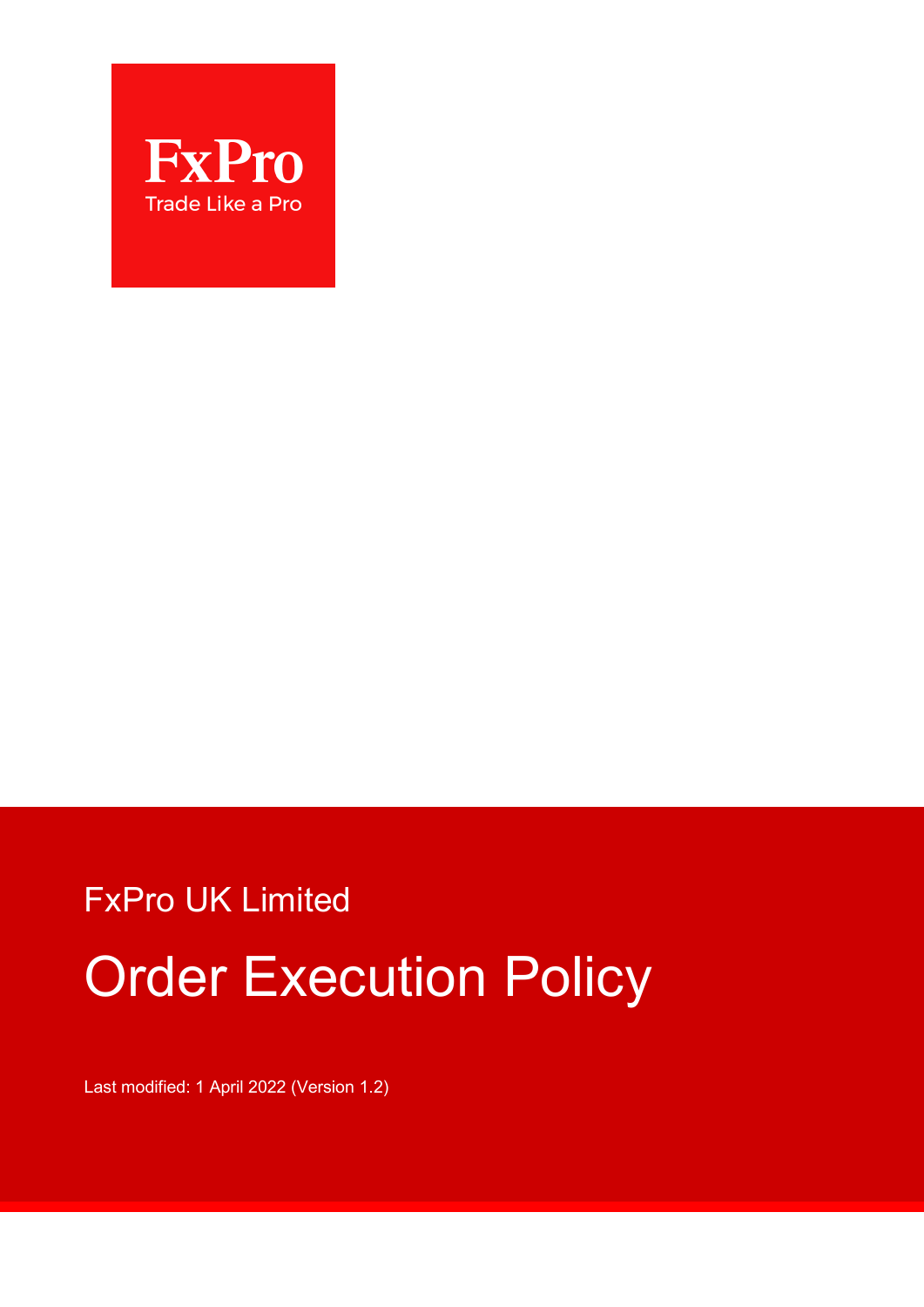# **Contents**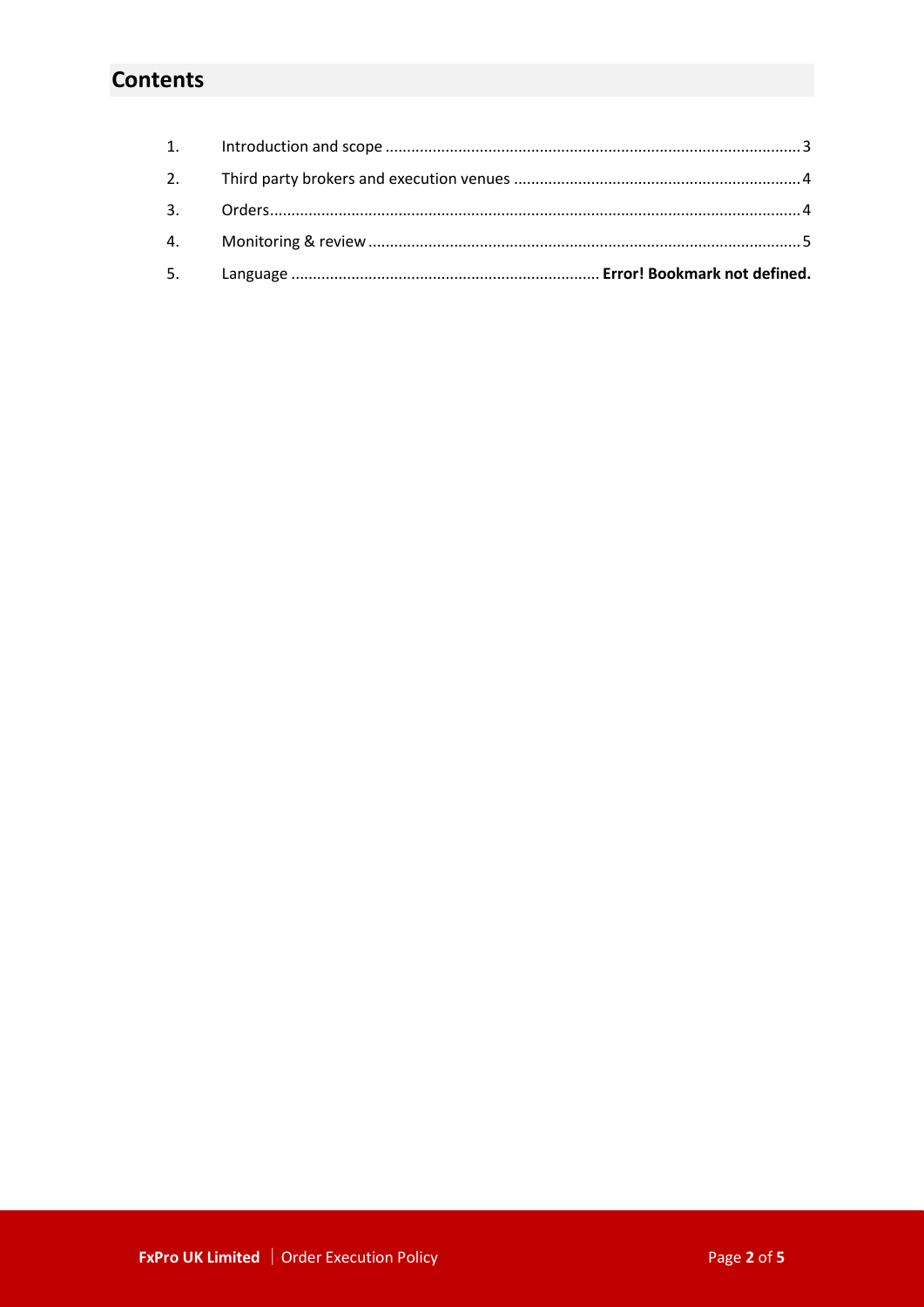### <span id="page-2-0"></span>**1. Introduction and scope**

- 1.1 This documentsets out the Order Execution Policy (the **Policy**) of FxPro UK Limited (**FxPro**, **we**, **us**, **our** or the **Company**) in respect of its retail and professional clients for transactions in financial instruments. This document summarises the arrangements in place to provide FxPro retail clients with best execution.
- 1.2 We will be receiving orders from you through the BnkPro App and the FxPro Platforms on an execution-only basis. We are not members of any execution venues.
- 1.3 Unless otherwise defined here, capitalised terms have the same meaning as in the 'FxPro UK Limited Terms and Conditions'.

#### **2. Best execution arrangements**

- 2.1 We will take all sufficient steps to obtain the best possible result for you when executing an order on your behalf, by taking into account relevant factors. These include price, costs, speed, likelihood of execution, size, nature of an order, product breadth, liquidity, electronic access, as well as any other consideration relevant to the execution of the order, such as the nature of the relevant market, prevailing market conditions and possible market impact.
- 2.2 The relative importance of each of the execution factors may depend on:
	- the characteristics of the financial instruments that are the subject of your order; and
	- the characteristics of the execution venues (if there is more than one) to which the order can be directed.
- 2.3 You can currently only submit market orders. In this regard, the primary execution factor is the total amount payable. The total amount payable represents the price of the financial instrument and the costs related to execution. Such costs include all expenses directly related to the execution of the order incurred by you, including execution, clearing and settlement fees, as well as other third-party fees relevant to the order execution.
- 2.4 The remaining execution factors are generally secondary and applied where they may enhance the primary factor.
- 2.5 You are not able to provide us with any specific instructions regarding your order or to directly route your orders to a specific venue. Your orders will be transmitted to third party brokers, where they may be filled in one or multiple market transactions, across one or more execution venues, when using smart order routing arrangements. Orders are transmitted in order of receipt following the 'first in, first out' priority.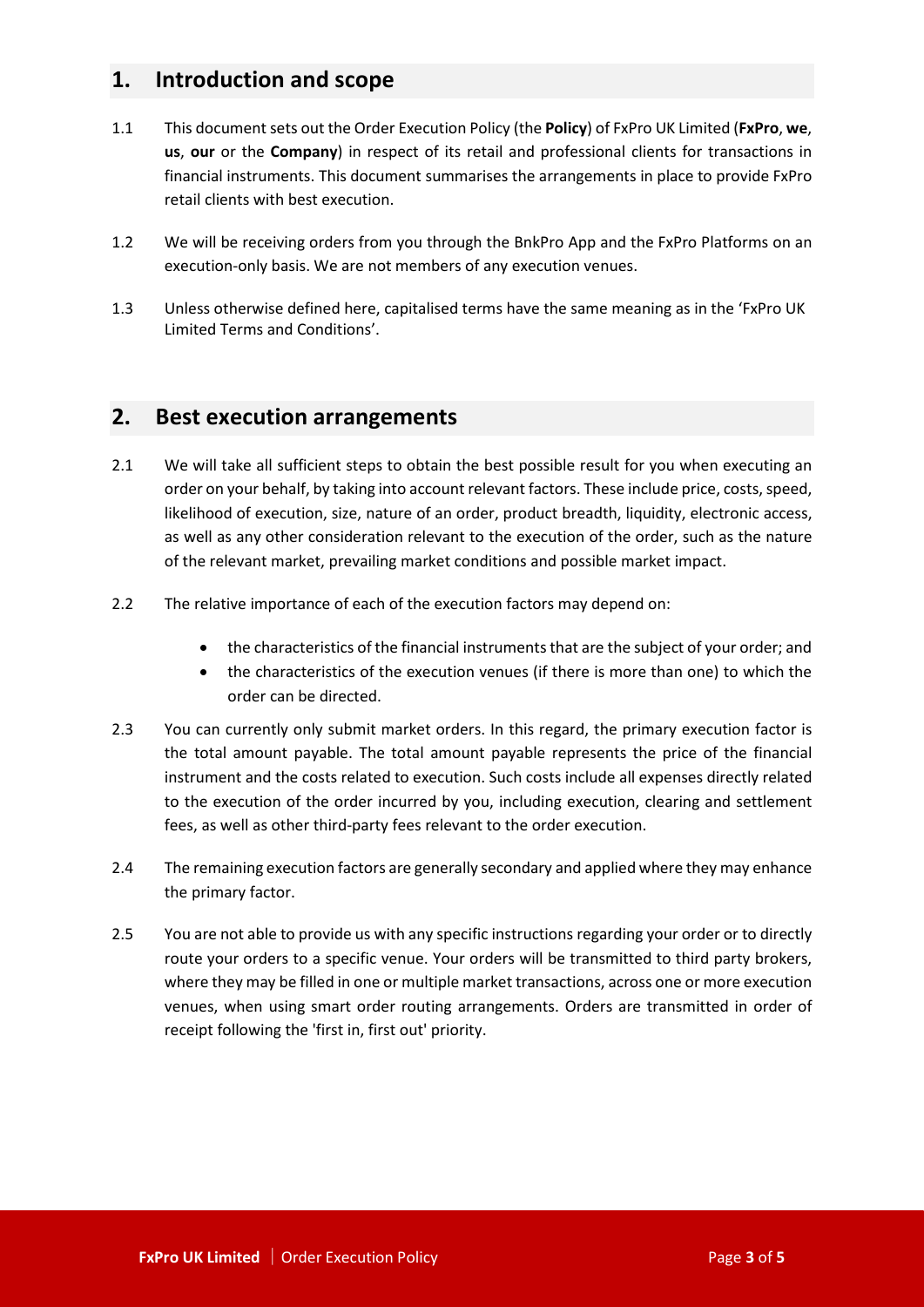# <span id="page-3-0"></span>**3. Third party brokers and execution venues**

- 3.1 Our policy is to maintain a choice of venues and third-party brokers that are most likely to provide you with best execution on a consistent basis. We consider a wide variety of execution venues by analysing the factors indicated above. For certain financial instruments execution only occurs through a single venue.
- 3.2 The execution venues will typically fall into the classification of regulated markets, Multilateral Trading Facilities and/or systematic internalisers. We do not allow third party brokers to execute orders outside the above venues by executing orders over the counter and certain execution venues have been excluded.
- 3.3 This document and other related publications are available on our website under the Legal Documents section, as well as a summary of the assessment of the execution quality obtained from third-party brokers.
- 3.4 We have ensured that the third-party brokers' order execution policies enable us to comply with the best execution requirements applicable to us. We regularly check such order execution policies, as well as compliance with the same. We do not receive any inducements from the third-party brokers to whom we transmit orders for execution.

#### <span id="page-3-1"></span>**4. Orders**

- 4.1 If you cannot place orders through the App and/or the Web Platform because of unavailability due to any technical reason, you can in the meantime make use of the telephone order until restoration, but only to submit orders to close or reduce existing positions.
- 4.2 You can reach the Order Desk by calling us on +44 (0) 203 151 5555, +357 25 969 237, +357 25 969 238, or +357 25 969 239. You understand and accept that at times when we experience a large number of calls there may be delay in reaching us.
- 4.3 The working language of the Order Desk is English. When placing an order via telephone, you will be asked questions to verify your identity. If we cannot ascertain your identity, your orders will not be accepted.
- 4.4 You may experience some delay in the processing of your order and the reflection of the resulting transaction in your FxPro Platform Account when the order is submitted via telephone. In rare cases, the transaction might not be visible until the next trading day, in which case you can contact us via telephone to see if your order was executed.